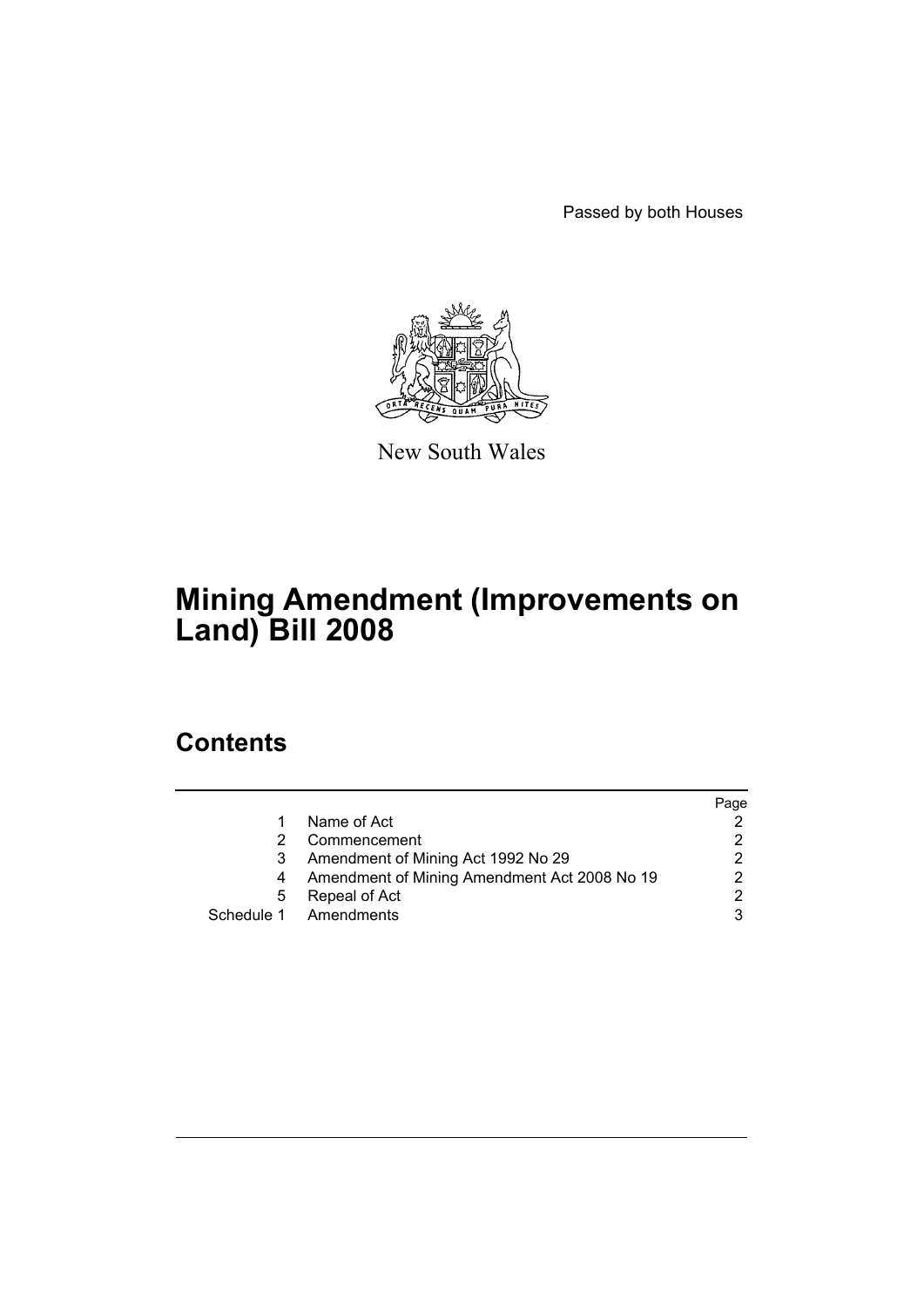*I certify that this public bill, which originated in the Legislative Assembly, has finally passed the Legislative Council and the Legislative Assembly of New South Wales.*

> *Clerk of the Legislative Assembly. Legislative Assembly, Sydney, , 2008*



New South Wales

# **Mining Amendment (Improvements on Land) Bill 2008**

Act No , 2008

An Act to amend the *Mining Act 1992* to clarify the circumstances in which consent is required to the granting of a mining lease over land on which an improvement is situated; and for other purposes.

*I have examined this bill and find it to correspond in all respects with the bill as finally passed by both Houses.*

*Assistant Speaker of the Legislative Assembly.*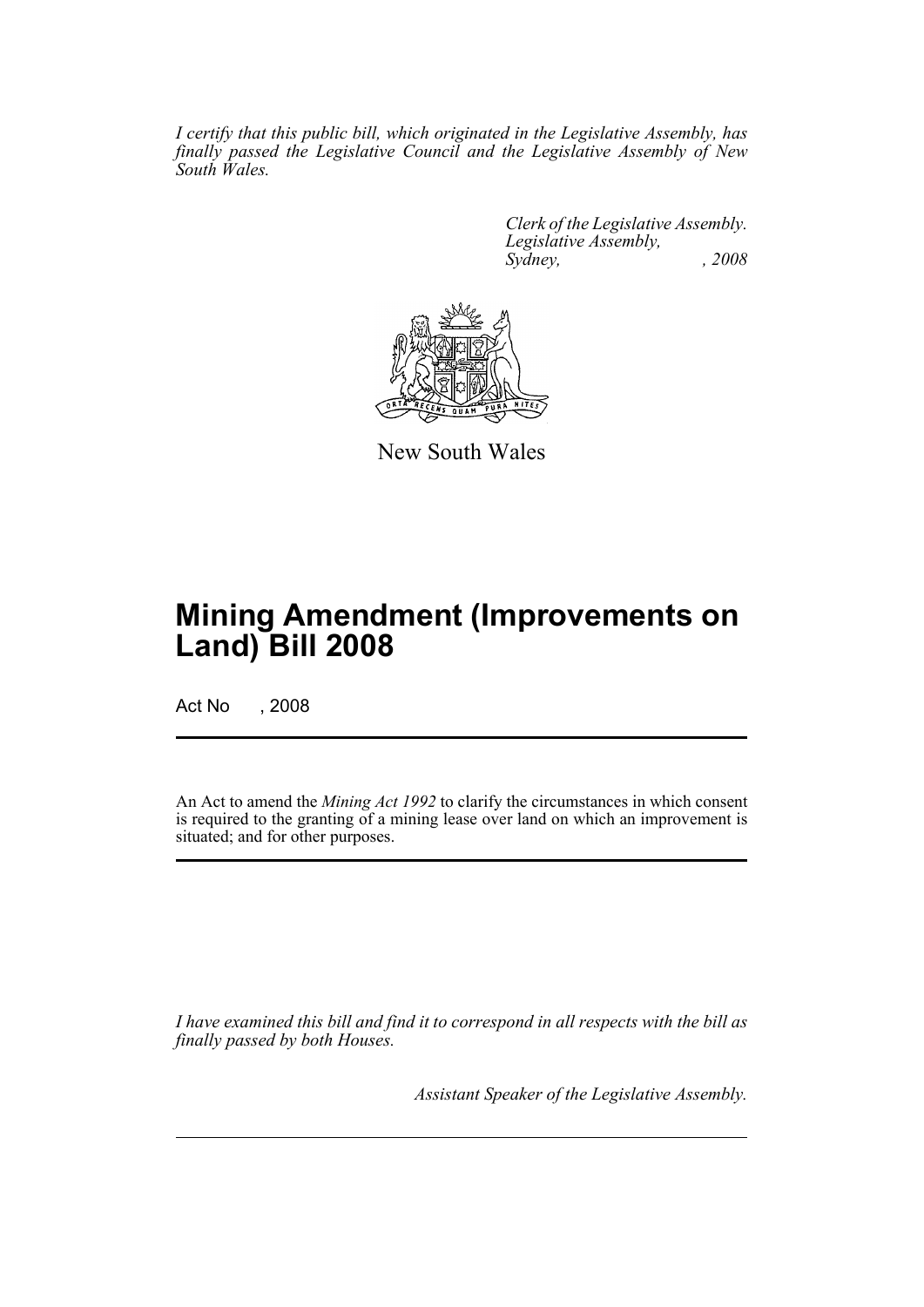## <span id="page-2-0"></span>**The Legislature of New South Wales enacts:**

#### **1 Name of Act**

This Act is the *Mining Amendment (Improvements on Land) Act 2008*.

#### <span id="page-2-1"></span>**2 Commencement**

This Act commences on the date of assent to this Act.

## <span id="page-2-2"></span>**3 Amendment of Mining Act 1992 No 29**

The *Mining Act 1992* is amended as set out in Schedule 1.

## <span id="page-2-3"></span>**4 Amendment of Mining Amendment Act 2008 No 19**

The *Mining Amendment Act 2008* is amended by omitting Schedule 1 [56].

#### <span id="page-2-4"></span>**5 Repeal of Act**

- (1) This Act is repealed on the day following the day on which this Act commences.
- (2) The repeal of this Act does not, because of the operation of section 30 of the *Interpretation Act 1987*, affect any amendment made by this Act.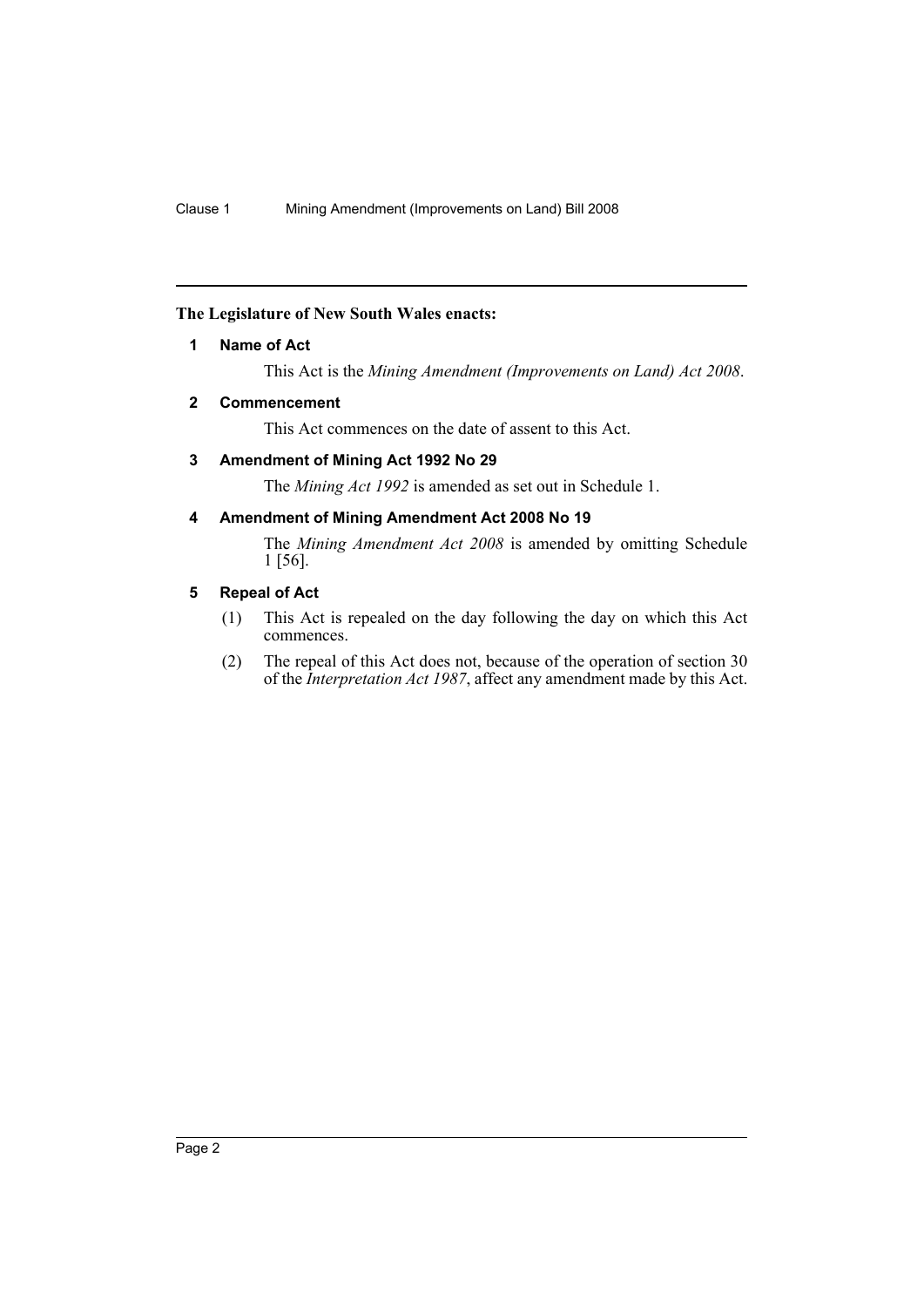Amendments **Amendments** Schedule 1

## <span id="page-3-0"></span>**Schedule 1 Amendments**

(Section 3)

## **[1] Section 31 Dwelling-houses, gardens and significant improvements**

- Omit section 31 (1) (c). Insert instead:
	- (c) on which is situated any significant improvement other than an improvement constructed or used for mining purposes only,
- **[2] Sections 31 (4) and (5), 49 (4) and (5), 62 (4) and 188 (4) and (5)**

Insert "significant" before "improvement" wherever occurring.

#### **[3] Section 49 Dwelling-houses, gardens and significant improvements**

Omit section 49 (1) (c). Insert instead:

(c) on which is situated any significant improvement other than an improvement constructed or used for mining purposes only,

### **[4] Section 62 Dwelling-houses, gardens and significant improvements**

Omit section 62 (1) (c). Insert instead:

(c) on which is situated anything that is taken to be a significant improvement under clause 23A of Schedule 1,

### **[5] Section 62 (6) and (6A)**

Omit section 62 (6). Insert instead:

- (6) This section does not apply with respect to a dwelling-house, garden or significant improvement owned by the applicant for the mining lease or, if the applicant is a corporation, by a related corporation.
- (6A) If a dispute arises as to whether or not subsection (1) (a) or (b) applies in any particular case, the applicant for the lease, the owner of the dwelling-house or garden or the occupier of the dwelling-house may apply to a Warden's Court for a determination on the matter.

## **[6] Section 62 (8)**

Omit the subsection.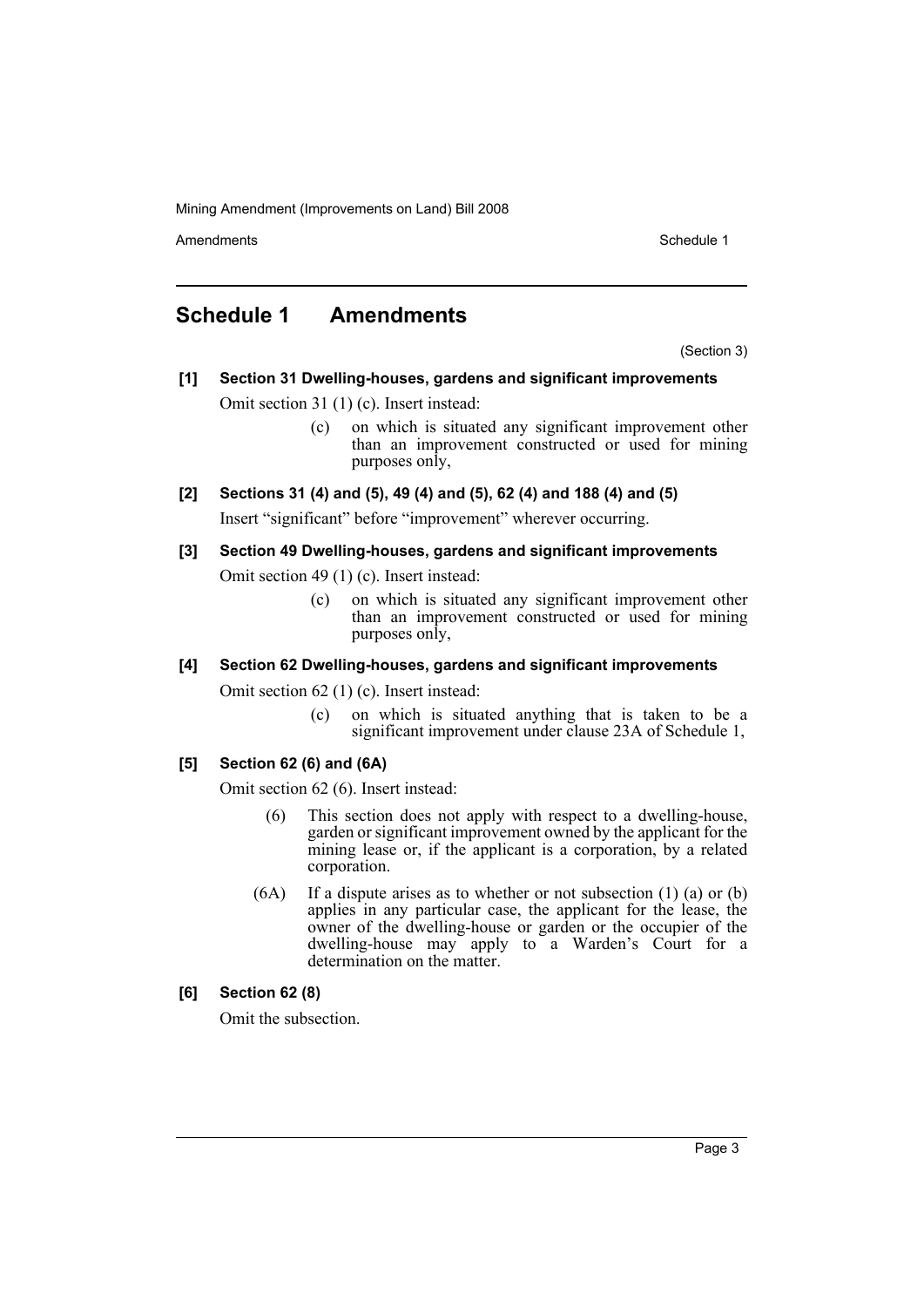Schedule 1 Amendments

#### **[7] Section 188 Dwelling-houses, gardens and significant improvements**

Omit section 188 (1) (c). Insert instead:

(c) on which is situated any significant improvement other than an improvement constructed or used for mining purposes only,

#### **[8] Section 254 Permit to enter land**

Omit section 254 (3) (c). Insert instead:

(c) on which is situated any significant improvement other than an improvement constructed or used for mining purposes only.

#### **[9] Schedule 1 Public consultation with respect to the granting of assessment leases and mining leases**

Omit "valuable works and structures" wherever occurring in clause 21 (2) (c) and  $(4)$  (c).

Insert instead "significant improvements".

## **[10] Schedule 1, clauses 23A (1) and (6) and 23B (3)**

Omit "valuable work or structure" wherever occurring. Insert instead "significant improvement".

### **[11] Schedule 1, clause 23A (2)**

Omit "work or structure". Insert instead "improvement".

### **[12] Schedule 6 Savings, transitional and other provisions**

Insert at the end of clause 1 (1):

*Mining Amendment (Improvements on Land) Act 2008*

### **[13] Schedule 6, Part 11**

Insert after Part 10 with appropriate clause numbering:

## **Part 11 Provisions consequent on enactment of Mining Amendment (Improvements on Land) Act 2008**

#### **Consent to mining leases and application of amending Act to pending applications**

(1) If, in relation to an application for a mining lease that was lodged before the commencement of this clause: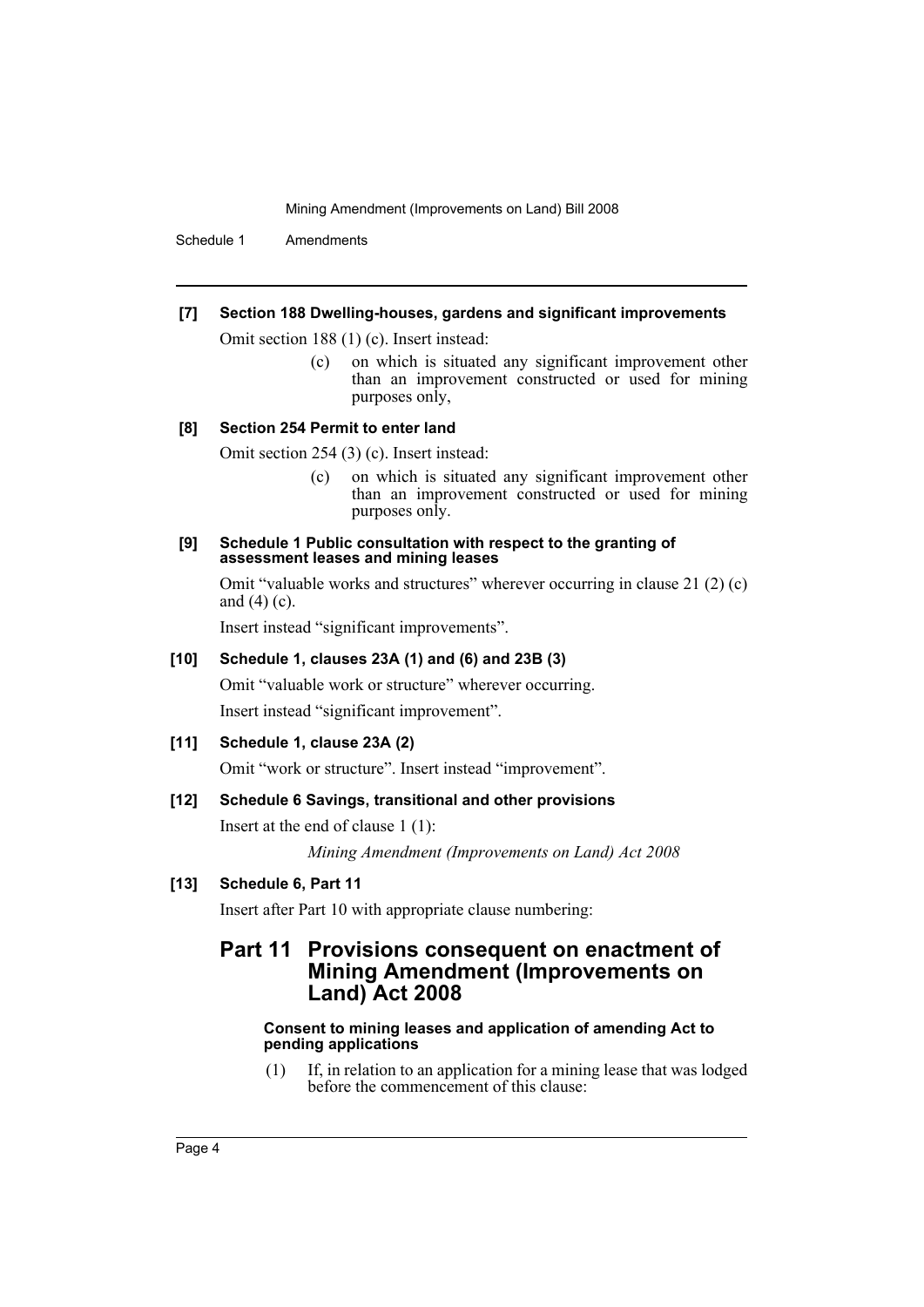Amendments **Amendments** Schedule 1

- (a) the owner of any improvement situated on the land to which the application relates was notified of the application in accordance with clause 21 (3) and (4) of Schedule 1, and
- (b) the 28-day period (as referred to in clause 21 (4) (c) of that Schedule) ended on or at any time before 7 August 2008, and
- (c) the owner did not, within that 28-day period, make a claim under clause 23A of that Schedule in relation to the improvement,

the owner of the improvement is, to the extent that the owner's consent to the granting of the lease was required because of section 62 (1)  $(c)$  of this Act (as in force immediately before the commencement of this clause), taken to have given that consent.

- (2) Subclause (1) applies regardless of whether the mining lease the subject of the application was granted before the commencement of this clause.
- (3) Any mining lease granted before the commencement of this clause that would have been validly granted if subclause (1) had been in force when it was granted is validated. To remove doubt, this subclause extends to any mining lease that may otherwise be invalid because of the decision of the New South Wales Court of Appeal in *Ulan Coal Mines v Minister for Mineral Resources & Anor* [2008] NSWCA 174 or any order resulting from that decision.
- (4) If, in relation to an application for a mining lease that was lodged, but not determined, before the commencement of this clause:
	- (a) the owner of any improvement situated on the land to which the application relates was notified of the application in accordance with clause 21 $(3)$  and  $(4)$  of Schedule 1, and
	- (b) the 28-day period (as referred to in clause 21 $(4)$  (c) of that Schedule) did not end before 8 August 2008,

the amendments made by the *Mining Amendment (Improvements on Land) Act 2008* are taken to apply to and in respect of the application.

(5) In the case of any such pending application as referred to in subclause (4), the 28-day period within which a claim may be made under clause 23A of Schedule 1 is, despite the date on which the notice was served, taken to start on the commencement of this clause.